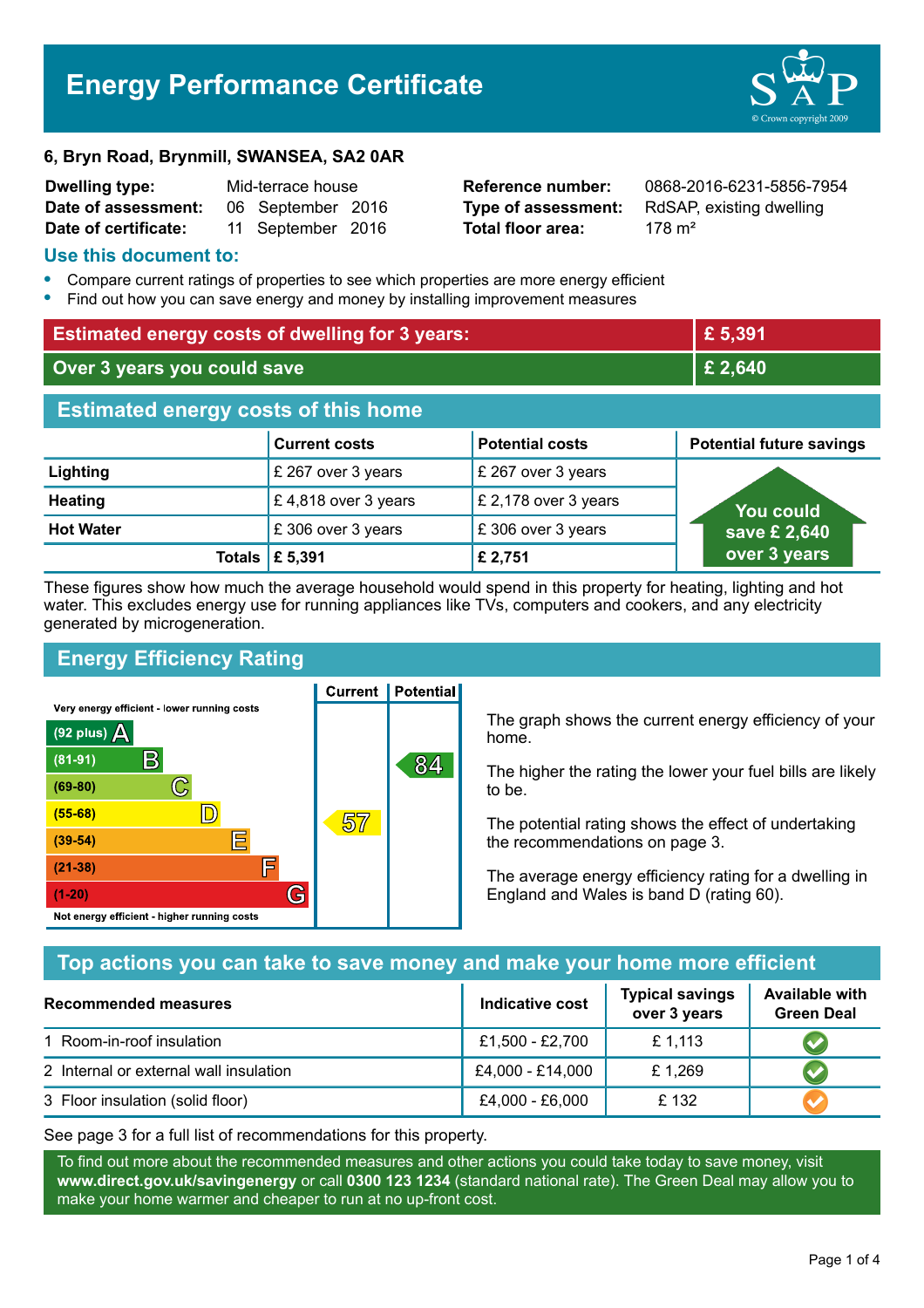**Energy Performance Certificate**

### **Summary of this home's energy performance related features**

| <b>Element</b>        | <b>Description</b>                             | <b>Energy Efficiency</b> |
|-----------------------|------------------------------------------------|--------------------------|
| Walls                 | Solid brick, as built, no insulation (assumed) | *****                    |
| Roof                  | Pitched, 200 mm loft insulation                | ★★★★☆                    |
|                       | Roof room(s), no insulation (assumed)          | ★☆☆☆☆                    |
| Floor                 | Solid, no insulation (assumed)                 |                          |
| Windows               | Fully double glazed                            | ★★★★☆                    |
| Main heating          | Boiler and radiators, mains gas                | ★★★★☆                    |
| Main heating controls | Programmer, TRVs and bypass                    | ★★★☆☆                    |
| Secondary heating     | None                                           |                          |
| Hot water             | From main system                               | ★★★★☆                    |
| Lighting              | Low energy lighting in all fixed outlets       | *****                    |

Current primary energy use per square metre of floor area: 267 kWh/m² per year

The assessment does not take into consideration the physical condition of any element. 'Assumed' means that the insulation could not be inspected and an assumption has been made in the methodology based on age and type of construction.

#### **Low and zero carbon energy sources**

Low and zero carbon energy sources are sources of energy that release either very little or no carbon dioxide into the atmosphere when they are used. Installing these sources may help reduce energy bills as well as cutting carbon. There are none provided for this home.

# **Opportunity to benefit from a Green Deal on this property**

The Green Deal may enable owners and occupiers to make improvements to their property to make it more energy efficient. Under a Green Deal, the cost of the improvements is repaid over time via a credit agreement. Repayments are made through a charge added to the electricity bill for the property. To see which improvements are recommended for this property, please turn to page 3. You can choose which improvements you want to install and ask for a quote from an authorised Green Deal provider. They will organise installation by an authorised Green Deal installer. If you move home, the responsibility for paying the Green Deal charge under the credit agreement passes to the new electricity bill payer.

For householders in receipt of income-related benefits, additional help may be available.

To find out more, visit **www.direct.gov.uk/savingenergy** or call **0300 123 1234**.

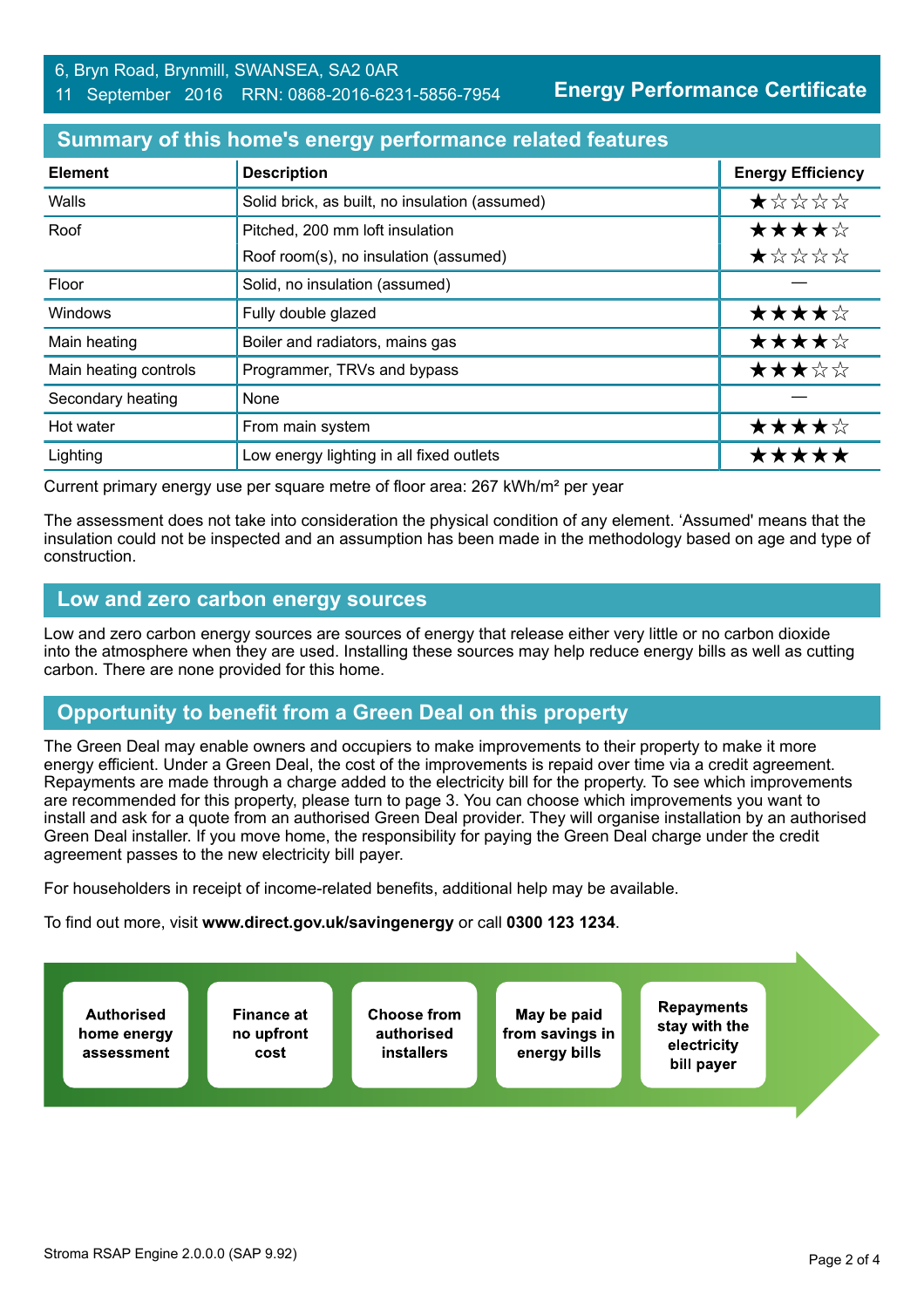#### 6, Bryn Road, Brynmill, SWANSEA, SA2 0AR 11 September 2016 RRN: 0868-2016-6231-5856-7954

## **Recommendations**

The measures below will improve the energy performance of your dwelling. The performance ratings after improvements listed below are cumulative; that is, they assume the improvements have been installed in the order that they appear in the table. Further information about the recommended measures and other simple actions you could take today to save money is available at **www.direct.gov.uk/savingenergy**. Before installing measures, you should make sure you have secured the appropriate permissions, where necessary. Such permissions might include permission from your landlord (if you are a tenant) or approval under Building Regulations for certain types of work.

Measures with a green tick are likely to be fully financed through the Green Deal since the cost of the measures should be covered by the energy they save. Additional support may be available for homes where solid wall insulation is recommended. If you want to take up measures with an orange tick  $\bullet$ , be aware you may need to contribute some payment up-front.

| <b>Recommended measures</b>          | <b>Indicative cost</b> | <b>Typical savings</b><br>per year | <b>Rating after</b><br>improvement | <b>Green Deal</b><br>finance |
|--------------------------------------|------------------------|------------------------------------|------------------------------------|------------------------------|
| Room-in-roof insulation              | £1,500 - £2,700        | £ 371                              | <b>D66</b>                         | $\blacktriangledown$         |
| Internal or external wall insulation | £4,000 - £14,000       | £423                               | C76                                |                              |
| Floor insulation (solid floor)       | £4,000 - £6,000        | £44                                | <b>C77</b>                         |                              |
| Heating controls (room thermostat)   | £350 - £450            | £42                                | C78                                |                              |
| Solar photovoltaic panels, 2.5 kWp   | £5,000 - £8,000        | £ 300                              | <b>B84</b>                         |                              |

## **Choosing the right package**

Visit **www.epcadviser.direct.gov.uk**, our online tool which uses information from this EPC to show you how to save money on your fuel bills. You can use this tool to personalise your Green Deal package. Public services all in one place of the place of the place of the place of the place of the place of the place of the place of the place of the place of the place of the place of the pl



| <b>Green Deal package</b>            | <b>Typical annual savings</b> |  |
|--------------------------------------|-------------------------------|--|
| Room-in-roof insulation              | Total savings of £793         |  |
| Internal or external wall insulation |                               |  |
| Electricity/gas/other fuel savings   | £0/£793/£0                    |  |

You could finance this package of measures under the Green Deal. It could **save you £793 a year** in energy costs, based on typical energy use. Some or all of this saving would be recouped through the charge on your bill.